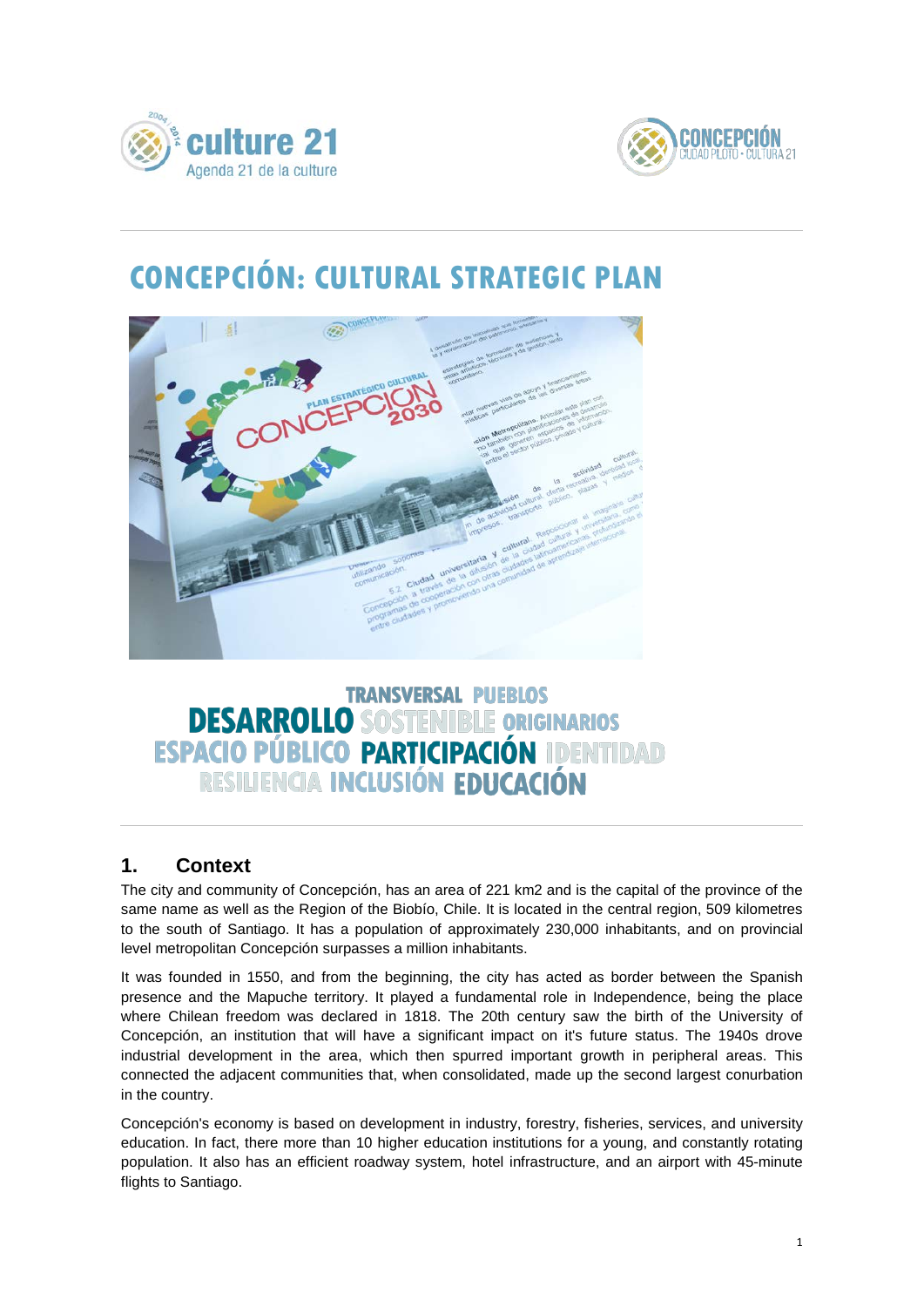

Its geographical environment is rich with things such as rivers, mountains and lagoons in urban areas. One of the major environmental influences is earthquakes, which it has suffered many times throughout its history. Large earthquakes have left their mark on city, evidenced in its modernity and resilience, but have also deprived it of a deeper architectural heritage. What is more is they have forced a part of the population to relocate.

Today, the city is in a difficult position on an economic level. This is due to difficult global competition, an overexploitation of marine resources, and the aftermath following the earthquake in February of 2010 that placed a heavy emotional burden on the population.

Concepción boldly wants to support culture, as an investment that will prompt a new dynamic in sustainable development. Of particular note is the great strength and resilience of the community. It has managed to reconstruct and reinvent itself time and again after each disaster, in spite of enormous difficulties.

## **ORDER MAKE CULTURE A DRIVING FORCE OF SUSTAINABLE DEVELOPMENT, AND GALVANIZE A NEW DYNAMIC AS A CULTURAL CITY, THE PLAN IN CONCEPCIÓN IS TO CONSIDER CROSS-CUTTING DEVELOPMENT IN TERRITORIAL, ENVIRONMENTAL, ECONOMIC, AND SOCIAL SECTORS.**

### **2. Concepción and Culture**

In March of 2013, Concepción's city hall kick-started the *"Working Concepción into a new city by 2030"* program. This initiative sought to define four pillars of development for the coming years. After much consideration these were to make Concepción: a university city, a services provider city, a sport city, and tourist city. All of them are geared toward a process of participative planning that will serve as base to guide municipal projects. The first exercise in culture-related planning was carried out between October of 2013 and August of 2014. It aimed to reinforce local culture, repositioning its identity at a national and Latin-American level in order to transform Concepción into a cultural, effervescent, dynamic, and inclusive city, as driving forces in the sustainable development of the city.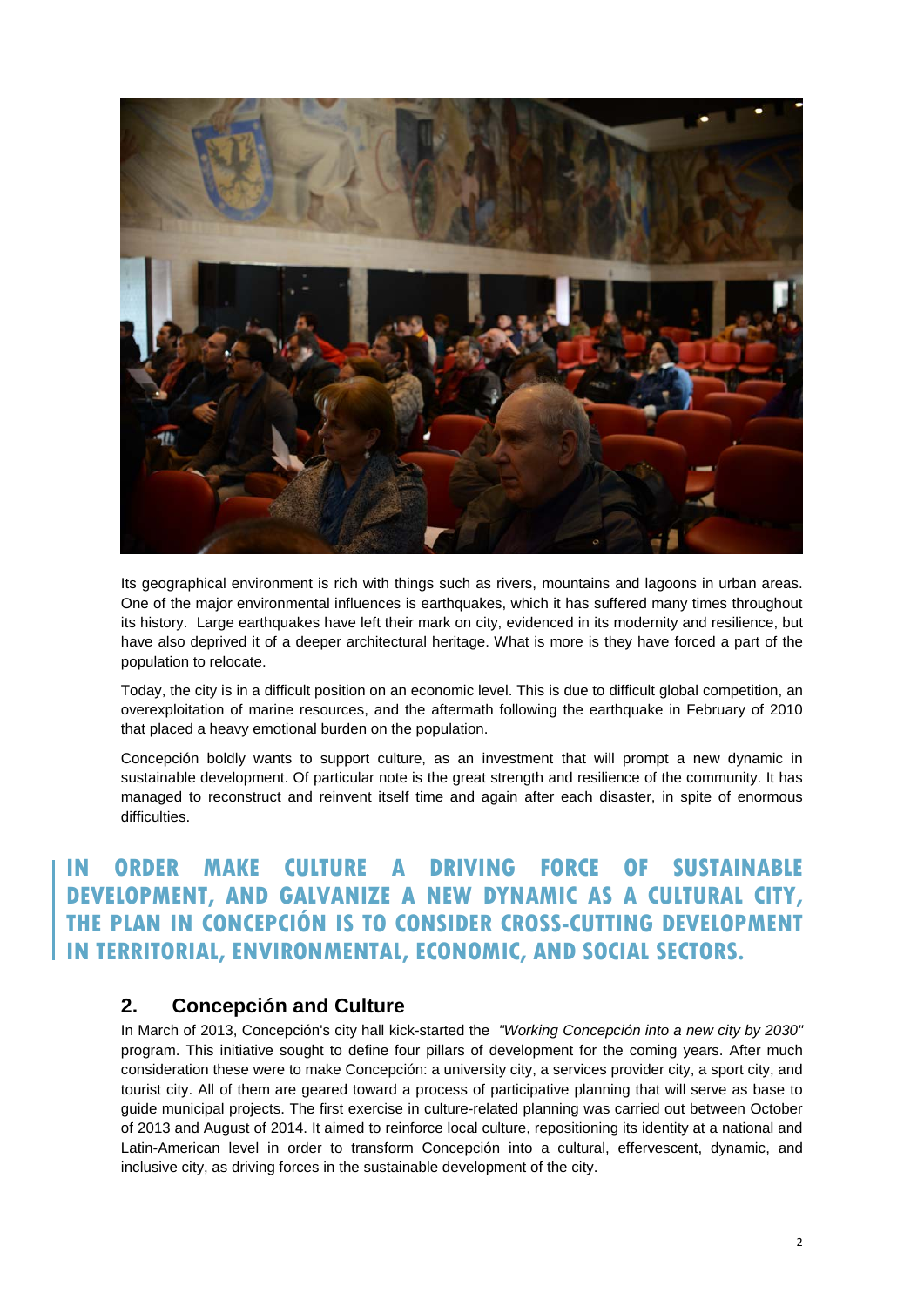

The process facilitated the creation of a unique methodology based on the Good Practices from similar experiences in other cities around the world, which are applicable and adaptable to local conditions. This would generate processes of debate and civic reflection based on participation. Furthermore it would identify the current state of the city's culture while defining shared goals. It had 3 basic principles: participation, transparency, and being open source.

It was led by an *executive board*, which included the Municipal Directorate working in the area of culture that was primarily the mayor and appointed councillor. It was also formed with an *advisory board* made up of 11 prominent cultural institutions involved in creative city projects. They were invited to provide assurances about the process and was carried out by a *technical team* of 8 people.

## **ALONGSIDE EIGHT OTHER PILOT-CITIES AROUND THE WORLD, THIS SIGNIFIES AN IMPORTANT INTERNATIONAL RECOGNITION OF CULTURAL WORK, AND THE WILLINGNESS TO TRANSFORM CONCEPCIÓN INTO A CULTURAL CITY.**

#### **3. Project**

Of the ten months spent planning, five were for internal municipal, preparatory, and pre-production work. The other five were for direct implementation through the participation of more than three thousand people between institutions, groups, artists, management, and the general community. Here is a model example of the participatory process. In order to receive proposals from citizens, important survey work and individual interviews were carried out in places connected to daily life. It involved reaching out to inhabitants either in the street or by going door-to-door in different neighbourhoods throughout the city . This process had the aim of covering various areas of citizenship, including those that did not feel the questions applied to them, or those that were not put off by their public nature. In this way, it included a large quantity of representative input, which allowed for proposing concrete actions for a culture-based plan. Subsequently, these systematised proposals were presented in a public meeting, allowing participants to vote and to decide for themselves on the importance and prioritisation of the Municipality's actions.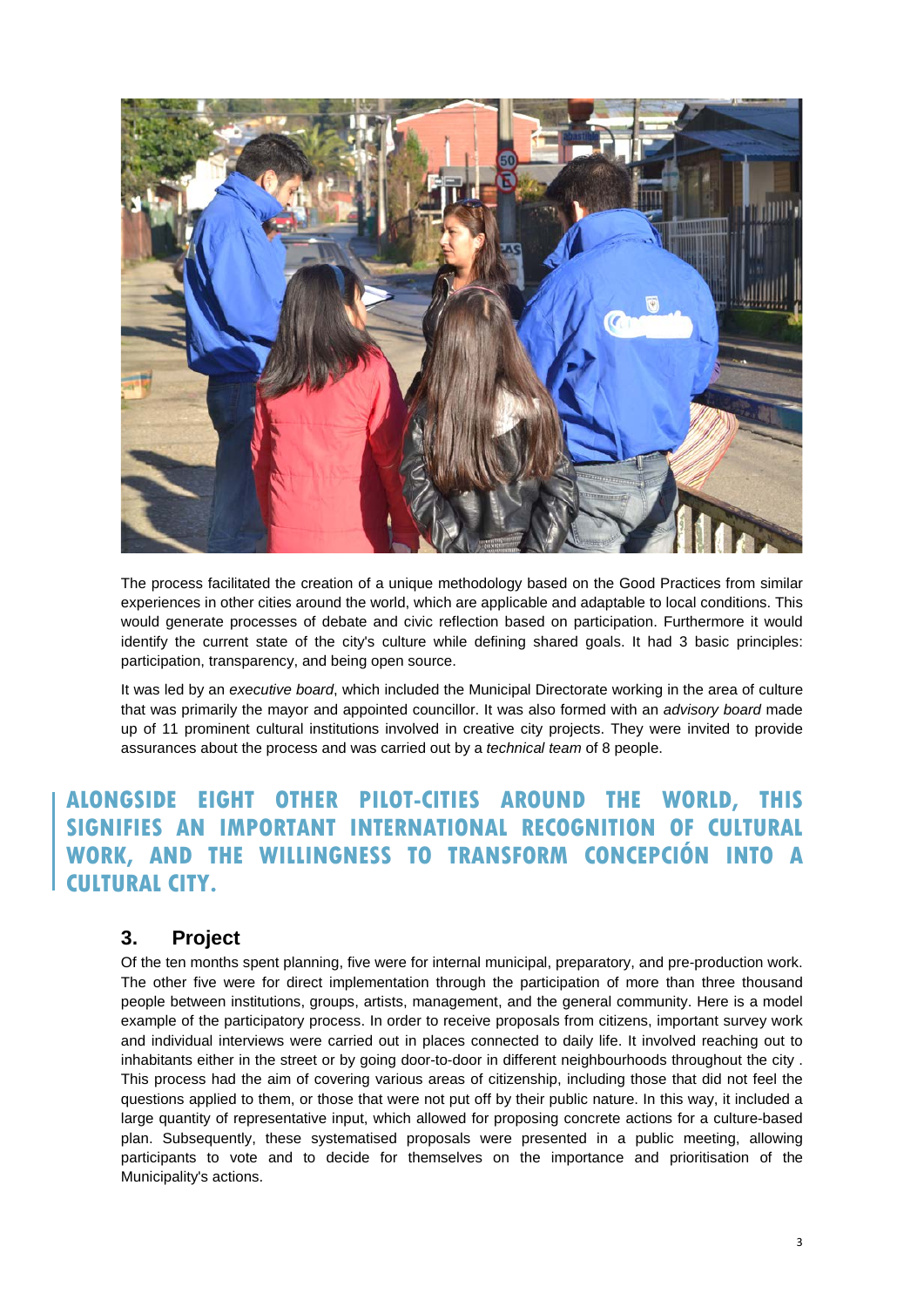

The Cultural Strategic Plan for Concepción sets out its vision of being a cultural city up until 2030. It outlines action through 5 pillars of development and 9 priority programs between 2015 and 2020, whose evaluation and reformulation will be necessary for the next decade. In effect, the first 3 initial measures as voted by the community were: the creation of a Municipal Department of Culture, the establishment of public infrastructure geared toward fostering creative work, and the development of a program for strengthening artistic education in the city's state schools, which will be implemented, starting in January of 2015. Additionally, the *advisory board* will be kept as a link to the community will create a *work group* to coordinate the operations of other public institutions that create community cultural development programs.

# **TO IMPROVE ITS CURRENT SITUATION, CONCEPCIÓN BOLDLY WANTS TO SUPPORT CULTURE AND PROMPT A NEW DYNAMIC IN SUSTAINABLE DEVELOPMENT.**

Finally in order to make culture a driving force of sustainable development and galvanize a new dynamic as a cultural city, the plan in Concepción also takes intro account cross-cutting development in territorial, environmental, economic, and social sectors. Some examples would be planning alongside other local, inter-community governments, as well as collaboration between the public, private, and cultural sectors. Nine cultural targets were defined to achieve this. They were adapted to their context, falling in line with sustainable development as it becomes defined on an international level. Present indicators will make it possible to asses the stage of completion of those goals between 2015 and 2017.

### **4. Agenda 21 for Culture**

Concepción was chosen as a pilot-city for implementing Agenda 21 for culture, carried out between June to December of 2014. Selected alongside eight other pilot-cities around the world, this signifies an important international recognition of cultural work, and the willingness to transform Concepción into a cultural city.

The pilot-city process involved the six-day visit of an expert for implementing Agenda 21 for culture. This consisted of meeting with local people and local municipal actors in order to draft three documents. First,